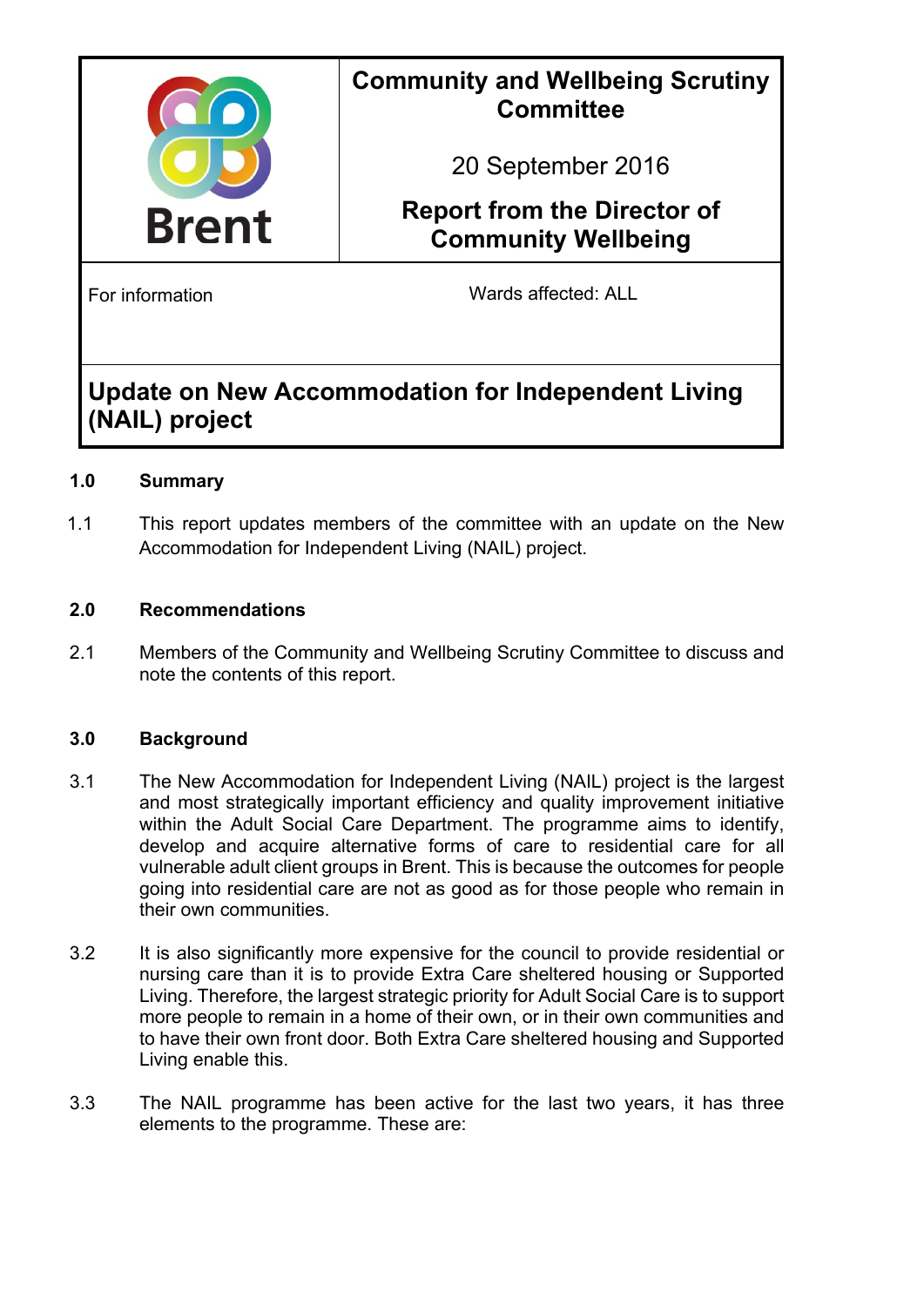- Development and securing of properties to meet its needs, this is both identification of existing properties that can be repurposed, and building new accommodation.
- The identification of demand, both now and for the future and commissioning of care and support to meet these requirements.
- The de-registration of care homes to become Supported Living schemes. A number of residential homes for people with a learning disability in the borough are based in domestic properties and 'lend' themselves to small communal living arrangements.

In November last year Brent Council developed a dynamic purchasing system to support the procurement of properties and services for the NAIL project.

#### **4.0 Independent Living**

- 4.1 Alternative forms of care where people have a much greater level of choice and control and where care is delivered in a setting which is an alternative to institutional care are called independent living. The key to whether a scheme is an independent living scheme or not is how much choice and control the person has over their home and life rather than what the service looks like. This means that there are many different forms of independent living.
- 4.2 The main principle is that people have their own self-contained accommodation and have control over the support they get, who they live with (if anyone) and how they live their lives. Independent living assumes that all people, regardless of the level or type of disability, are able to make choices about how to live their lives even if they do not make choices in conventional ways. Care and support can be more tailored to individual needs and wishes and with the use of assistive technologies risk can be managed effectively and safely.
- 4.3 There are different models for Supported Living that Brent Council commissions. These include
	- Living alone in self-contained accommodation (usually a rented property) with a tenancy and getting an individual care and support package.
	- Sharing with others in a rented property (some self-contained with communal facilities and some with shared facilities) each person has an individual tenancy and is getting an individual support package with no on-site staff presence. However, in some provision night time support (sleeping or waking) might be commissioned.
	- Sharing with others in a rented property (some self-contained with communal facilities and some with shared facilities) and each person has an individual tenancy with a 24/7 level of care and support provided by a constant staff presence to meet individual's needs.
	- Extra Care or sheltered housing (usually catering for older people).
	- Lodging in someone else's home and getting an individual support package. This is offered in a scheme called Shared Lives.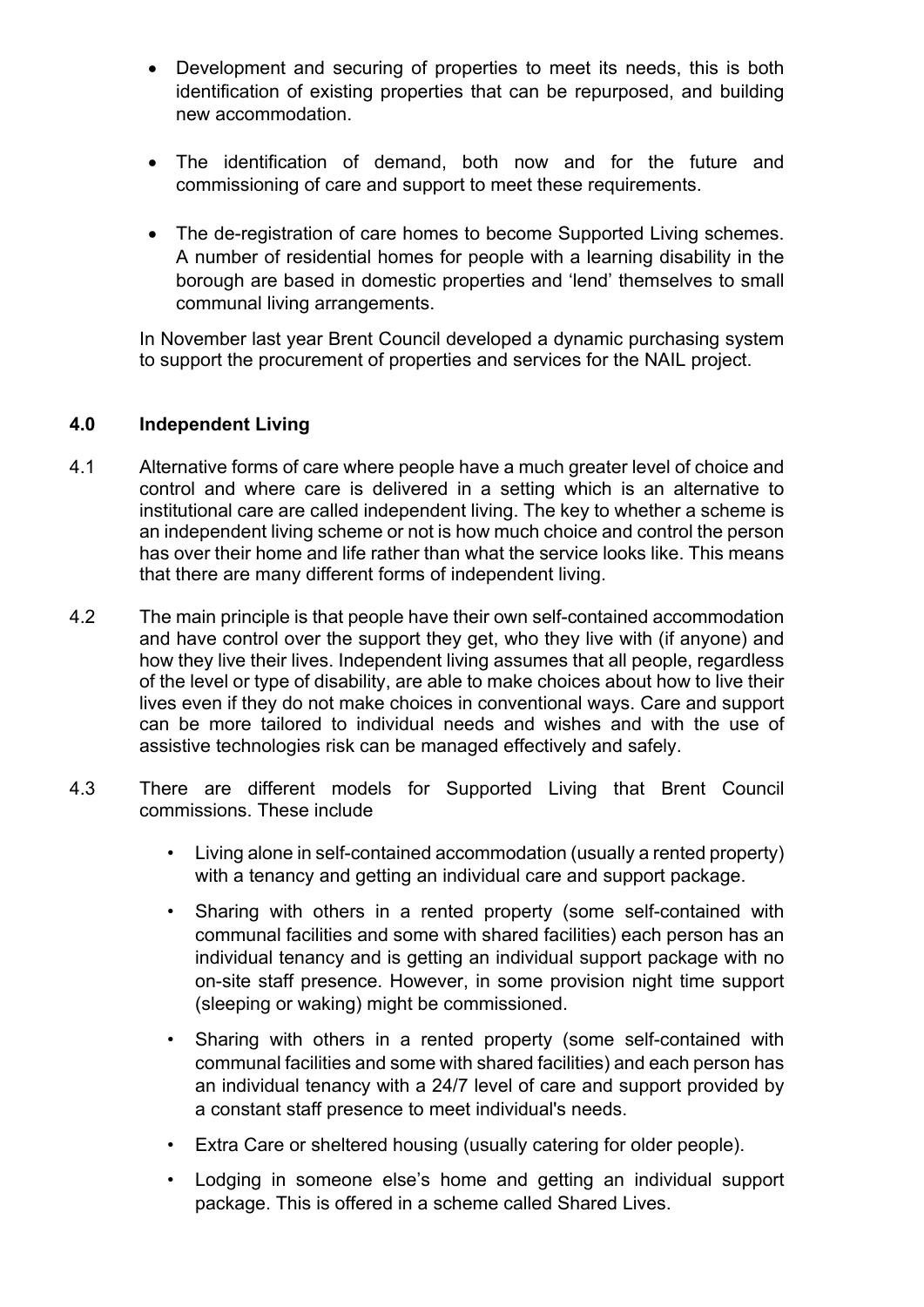4.4 Independent living is not a prescriptive model of service design and can look very different for different people with different levels of care and support needs. For one person it may be a few hours of support a week to live in self-contained accommodation or in shared accommodation, for another it may be 24/7 around-the-clock support to live in self-contained accommodation or in shared accommodation and for someone else it may be somewhere in between.

#### **5.0 Case studies**

5.1 Case study 1

ZA is a 71-year-old woman suffering from Parkinson's, hypertension, type 2 diabetes and reduced mobility due to a recent stroke. After her husband's death last year, she declined functionally, and became depressed which exacerbated her health conditions. Although she has a very close relationship with her son and a relative that has been staying with her recently, ZA did not want to be a burden to her family and has at times been suicidal.

She was placed in a care home by her family, but has continued to be unhappy about her life, and did not like surrendering her personal independence to the care staff. So a move was organised to Extra Care as she wanted her own space and to be able to do small tasks for herself. Within weeks of moving to extra care ZA improved in mood and functionality, made friends with her neighbours and in the words of her son, found a new lease on life. Both ZA and her son praised the quality of accommodation, the flexibility of the care provided and that the accommodation enabled the family to continue to visit and support ZA where they could.

5.2 Case study 2

AL is a 93 year old man, who uses a walking frame to mobilise, he has deteriorated generally over the last year mainly due to his age rather than a particular health issue. He needs support with domestic tasks, moving up and down the stairs within his home, meal preparation and planning and personal care each day.

He was placed temporarily in a nursing home, following a hospital admission, as it was considered that his home was unsuitable for his needs due to the stairs and the size of the bathroom/toilet which he was unable to use independently. Extra Care was considered a suitable option as it is designed for people with mobility problems and therefore remove problems with stairs and accessing the bathroom/ toilet without assistance. His son lives outside of London and cannot visit regularly and was resistant to moving his father from the nursing home, where he felt he would get better care and monitoring. However, on viewing the Extra Care accommodation and meeting the care provider, AL and his son decided to accept the offer of the step down flat in extra care so he could see how it would work for him. He was then moved into a permanent flat once it was clear that he could manage well in the extra care scheme. AL and his family said that the experience of having his own flat, where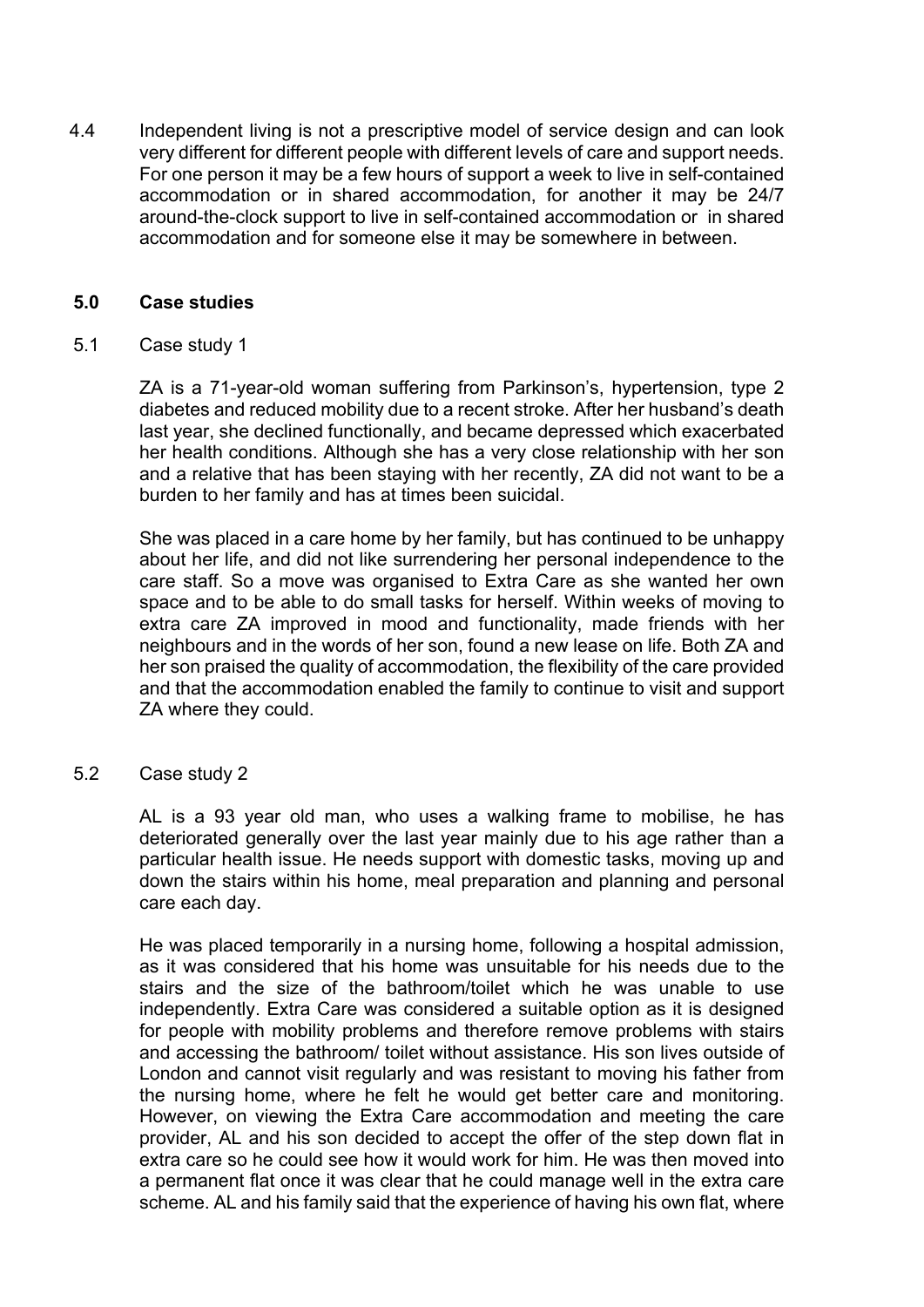the care could be delivered flexibly, was a great improvement on the nursing home. He was able to furnish the flat to his own taste and maintain a greater level of independence and control than he anticipated. The package of care AL needed in extra care was much smaller than would have been provided in the nursing home, which would make him more dependent and cost the Council more for the placement than is required to safely meet his needs.

#### **6.0 Providers**

In Brent the following registered providers, also known as housing associations, and other organisations provide accommodation as part of the NAIL project. There is more information about how many units they provide in Appendix A.

- ASRA Housing
- Brent Housing Partnership (BHP)
- Brent Council Property Unit
- Dimensions
- Genesis Housing
- Metropolitan Housing Trust
- Network Homes

#### **7.0 Learning from the first year of the NAIL project**

- 7.1 NAIL is a new and innovative initiative, and inevitably there has been much learning over the first two years of the programme. A key aspect of making the NAIL programme successful is cross council working and knowledge sharing. Whilst Adult Social Care officers have a strong understanding of the requirements of people who need accommodation and support, housing colleagues have a stronger understanding of the regulations, processes and potential issues around building or converting accommodation, and planning colleagues bring their expertise and input around planning processes and restrictions. There was an initial period of knowledge sharing and relationshipbuilding which meant some of our original projections around timescales and identification of possible sites for development were over ambitious.
- 7.2 We have now developed a strong cross-council, multi-disciplinary NAIL team and board, and therefore have a much more accurate picture of viable development sites or conversion schemes and timescales. An additional benefit from the cross-council team is the identification of other possible opportunities that can support the delivery of Brent 2020. For example, discussions are now taking place about the potential to develop more mixed use schemes which incorporate both Extra Care sheltered housing alongside other types of affordable housing.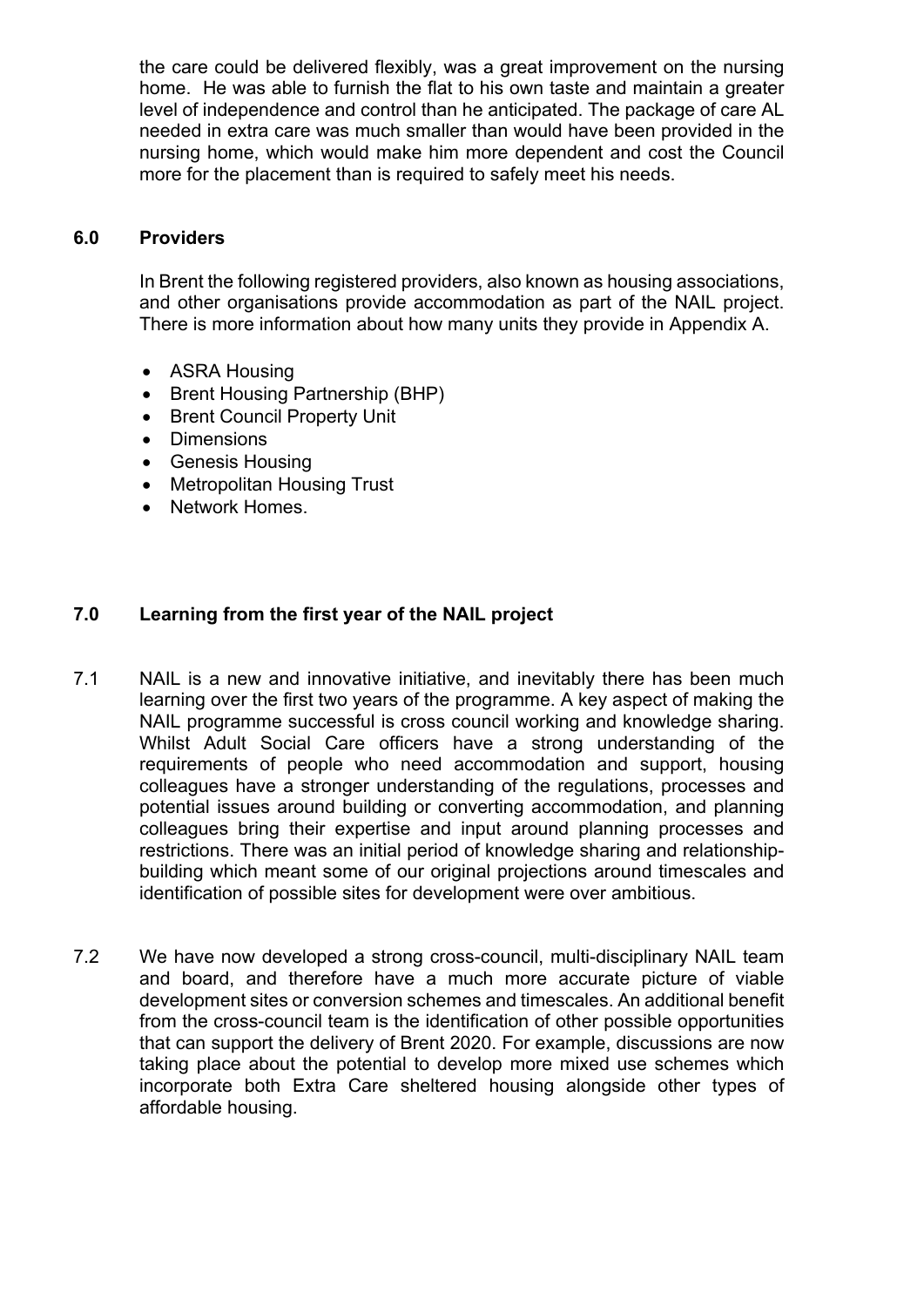#### **8.0 Challenges and progress**

- 8.1 The initial phase of the NAIL Programme the development of Willow House by Network Homes, and the deregistration of a group of registered care homes, was achieved on time and planned savings were realised. The major variance from our savings targets relate to the delay in commissioning accommodation within our original timescales, in particular, where new accommodation is being built which Adult Social Care is not responsible for, and therefore is not always able to influence both the planning and construction processes.
- 8.2 For example, the most significant delay in the programme is due to issues with the large 99 flat Extra Care scheme at Park Royal (Visram House). Developed by ASRA, it was due to be delivered by November 2015 and the building itself was completed with a delay of 4 to 5 months. However, there has been an ongoing delay since May 2016 due to problems in connecting electricity to the scheme and negotiations about routing cables through land belonging to adjoining properties. The revised target date for Visram House to be handed over is December 2016 or January 2017.
- 8.3 Strategies for achieving savings earlier despite the delay are currently being explored with ASRA and our health partners. This may include using the new capacity the building gives us to provide temporary accommodation to manage winter pressures from the acute sector, which will reduce the loss of savings due to this continued delay and enable the council to manage hospital discharges and winter pressures.
- 8.4 One large 70 unit extra care scheme in Sudbury failed when, after several months of discussions and negotiation, we could not secure the site which was owned by three different landlords. We were unable to develop another smaller 29 unit scheme for younger adults due to challenges with planning and getting the finances to work with lower numbers. The Project Initiation Document (PID) set out a number of accommodation options which had been researched by consultants, and assisted the council to set out the potential savings targets. However, many of these options failed to materialise as further detailed discussions and development work was undertaken. While there has been enthusiasm for the project with private and voluntary sector providers, they have not been able to deliver schemes which meet the council's needs or required standards. We have a need for larger schemes (40 plus units) to support older people in the community, and schemes for younger people (12 plus units) which give them an appropriate level of privacy (ensuite), space requirements (more than just a bedroom with shared facilities) and facilities that support their independence such as communal spaces, kitchens and areas to engage with their neighbours so they develop friendships and mutual support.
- 8.5 There are a number of key challenges the programme has encountered and have been working to mitigate against. These include:
	- The majority of the list identified in the early stages of the programme have not materialised and a clear development strategy has been drawn up to focus on our key accommodation providers to increase certainty.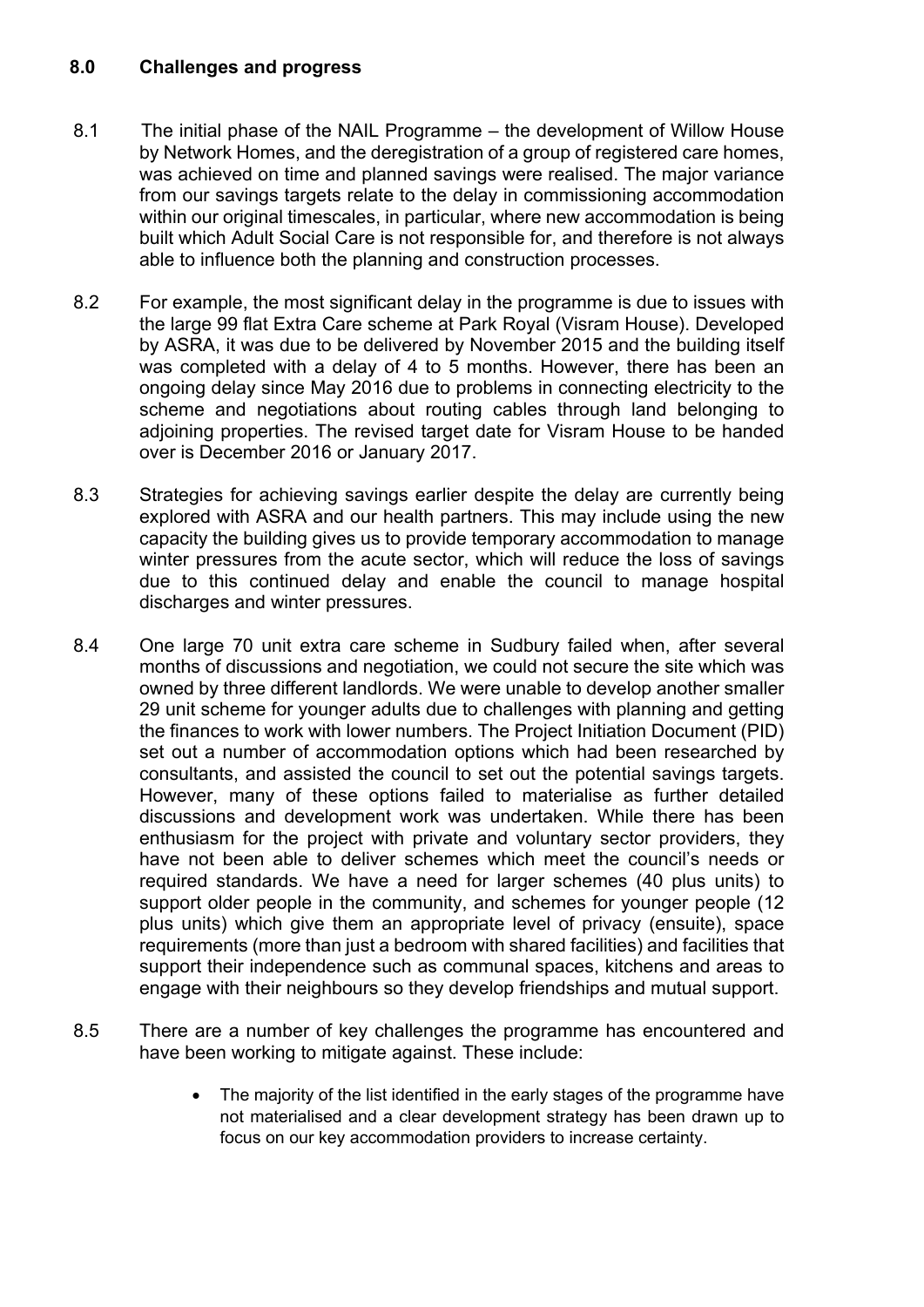- Issues with the pre-construction phase around planning and managing the exit from current use of the building and organising the finances have delayed a number of schemes.
- The programme is in competition with the growing private market in Brent and increasing land values. Therefore, the focus on our own assets helps mitigate this.
- A number of providers wish to offered us accommodation at a premium which are either too small for long-term occupation or are located in areas which we would prefer not to use due to the challenges it presents (i.e. poor transport links etc.).
- A lack of suitable and affordable land and sites has slowed the development of further schemes, and will continue to be one of the main bottlenecks for the NAIL Programme. Strategies including accessing NHS land are currently being explored.
- Issues associated with the construction of new buildings, for example, technical problems, contractor performance etc.
- Delays in achieving planning consent for planned scheme.
- Uncertainty around future Housing Benefit regulations for specified o exempt accommodation and the possible imposition of a cap on rents, in addition to cuts imposed on registered providers' rents has made planning difficult and reduced the willingness of partners to develop independent living accommodation.
- Several registered providers have sought land from the council or grant aid to ensure the scheme is financially achievable, which means we have a number of council priorities competing for finite resources. As well as making the awarding of support contracts to their subsidiaries a condition of undertaking development which is a problem for procurement.
- Care providers have requested longer contractual terms than we previously gave, i.e. 5 years or more so they have comfort about the return on investment.
- Financial uncertainties related to the EU referendum appear to have contributed to minor delays in finalising the funding for a planned large Extra Care scheme.

The planned savings will likely be over-achieved, but will need to be realised over longer a timescale, as new build schemes take time to come online.

#### **9.0 Managing risk**

9.1 We are mitigating against these problems going forward by developing a number of schemes with Brent Housing Partnership and our internal Property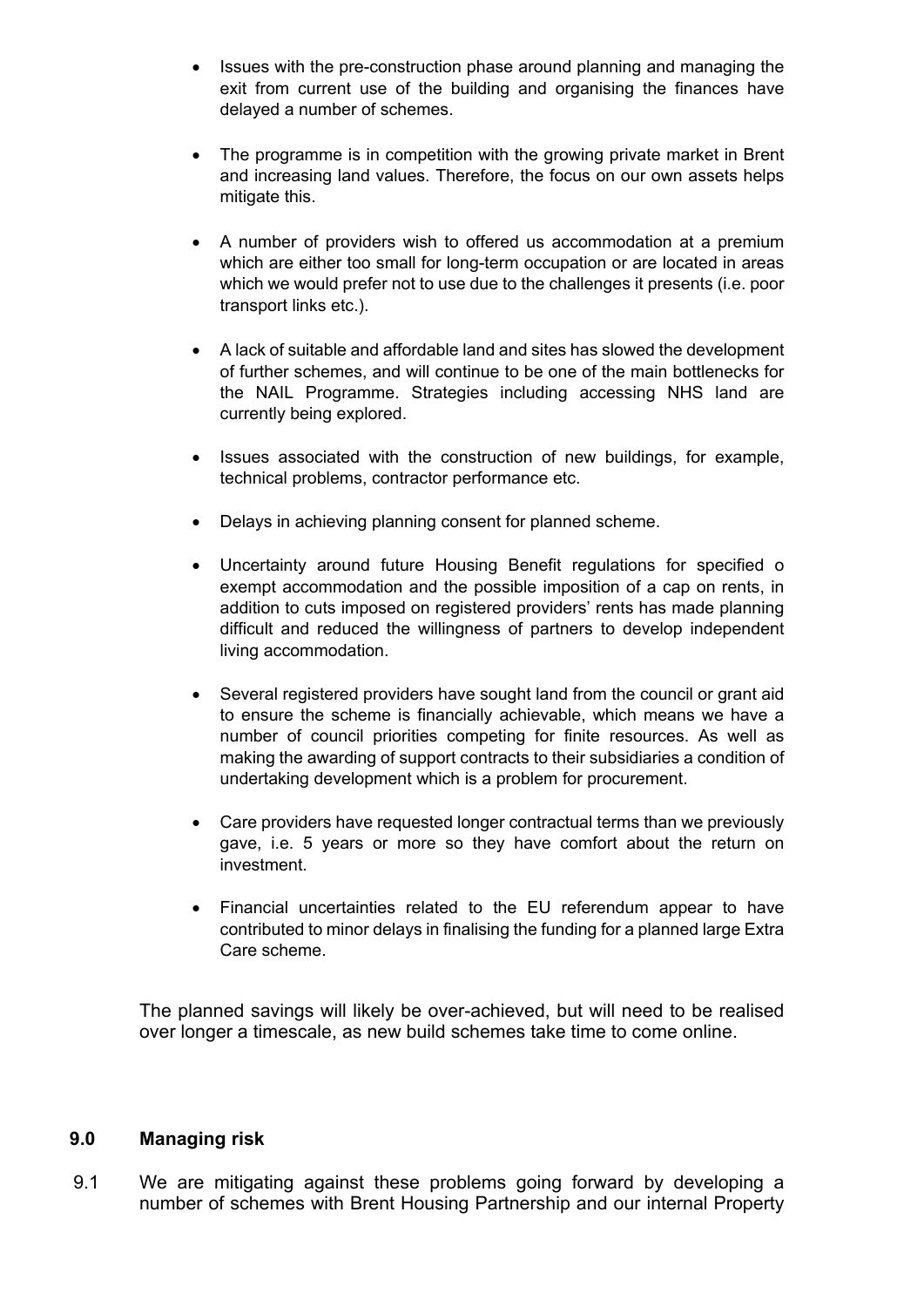Service Department, which gives more control over their development, quality and timescales and reduces the risk of schemes failing.

- 9.2 Delays or refusal of planning permission is one of the main risks to the development of NAIL schemes in the longer term. This has been managed by supporting partner organisations undertaking development, for example BHP during planning consultation for Clock Cottage and liaising with neighbours and addressing their concerns about future use of the new scheme. Staff involved with NAIL also met with the Interim Head of Planning, to understand the planning process better, and to provide information about NAIL. We also have a senior member of staff from the Regeneration Department on the NAIL Board.
- 9.3 Other mitigating actions include:
	- A lack of development partners is being managed through building relationships with Registered Housing Providers (RPs) via forums, scheme visits and individual meetings and this is a work in progress which should support the project in the longer term.
	- Negotiating the inclusion of NAIL units in large mixed Council developments such as London Road, Knowles House and Stonebridge. Lack of suitable land has been addressed by initiating discussions with Property Services around the possibility of accessing NHS sites.
	- Construction-related issues whilst largely outside control of NAIL staff have been closely monitored through regular participation in project meetings and regular liaison with development partners.
	- The risk of voids at newly commissioned schemes and delays in opening have been managed by dedicating a member of the team to identifying suitable customers for schemes and creating an up to date waiting list.
	- Logistical issues that might delay the start of tenancies such as arranging viewings, issues relating to mental capacity or Court of Protection applications, Deprivation of Liberty Safeguards have been included in the planning process with a member of staff concentrating on this work.

#### **10.0 Financial Implications**

10.1 There are no immediate financial implications arising from this report.

#### **11.0 Legal Implications**

11.1 There are no legal implications arising from this report.

#### **12.0 Diversity Implications**

12.1 There are no diversity implications immediately arising from this report.

#### **Contact Officers**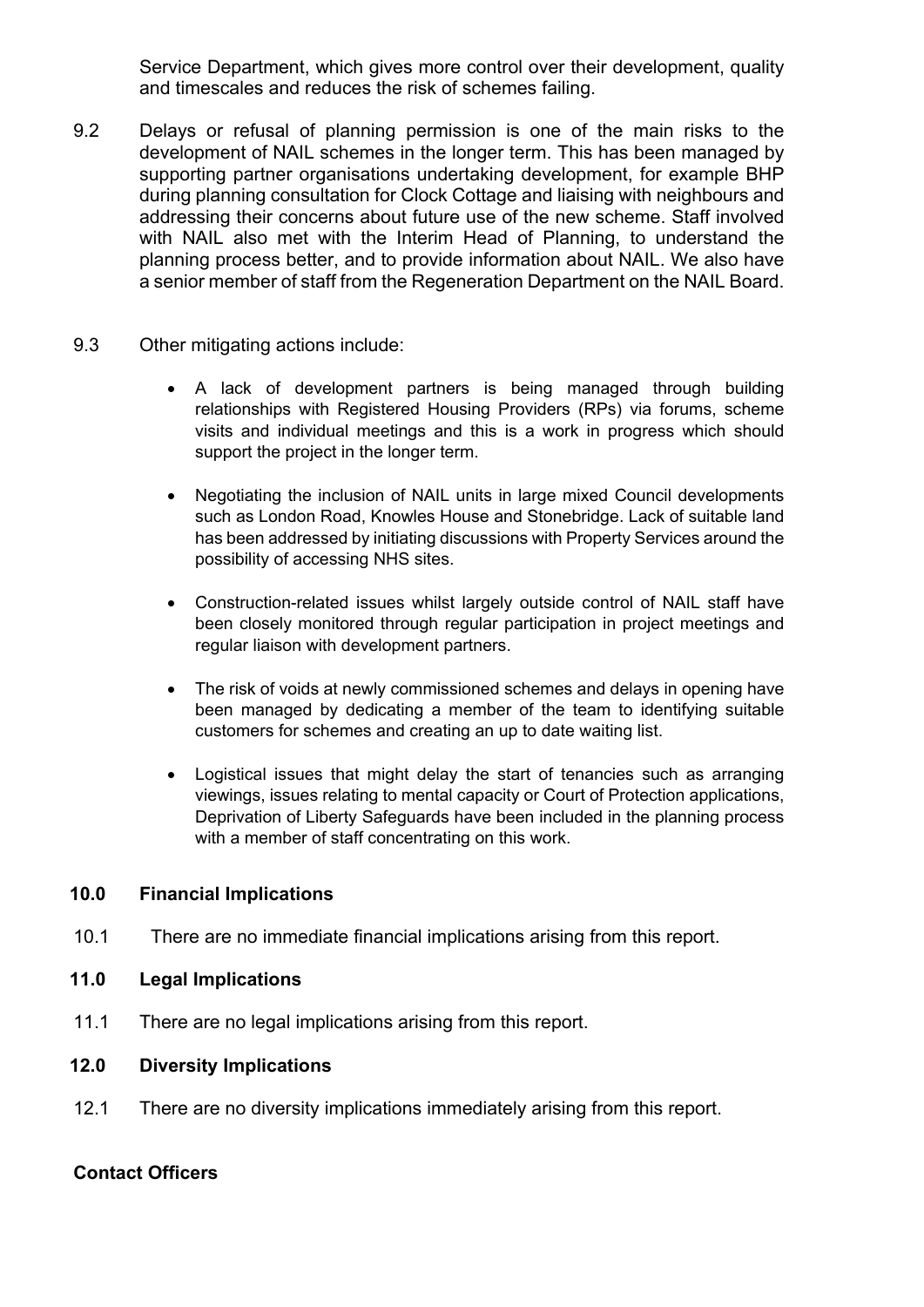Phil Porter Strategic Director Community Wellbeing

**APPENDIX A**

**Figure 1: NAIL accommodation details**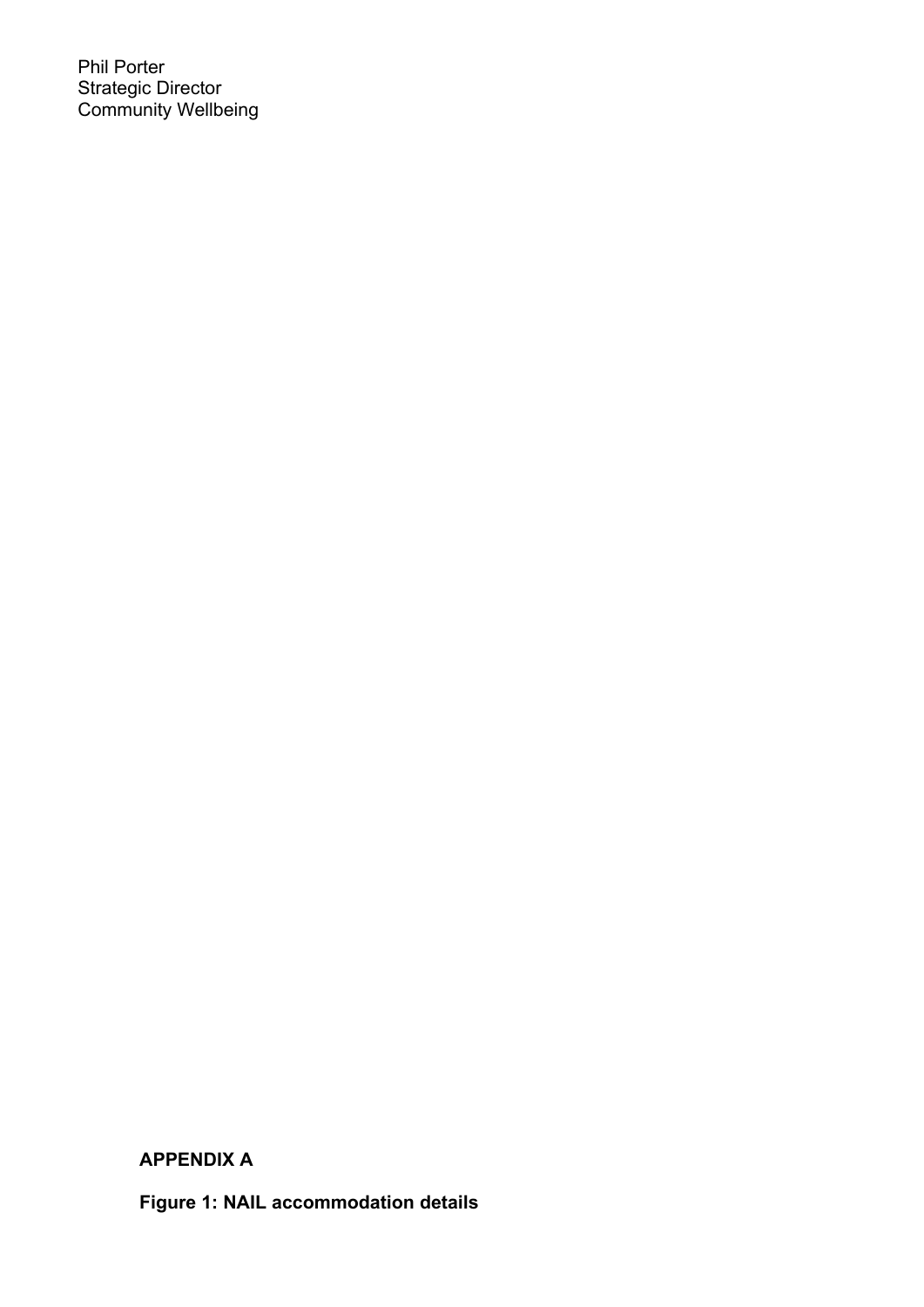| <b>Scheme</b><br><b>Name</b> | <b>Address</b>                                                  | <b>Provider</b>          | Care<br>Provider | <b>Site</b><br>ownership | No.<br>of                                           | <b>Customer</b><br>type |
|------------------------------|-----------------------------------------------------------------|--------------------------|------------------|--------------------------|-----------------------------------------------------|-------------------------|
|                              |                                                                 |                          | type             |                          | units                                               |                         |
| Chartley                     | Chartley Avenue,<br><b>NW2 7QY</b>                              | <b>District</b><br>Homes | Private          | Private                  | 6                                                   | MH                      |
| <b>Willow House</b>          | Victoria<br>Court,<br>Wembley,<br>HA <sub>9</sub><br><b>ONU</b> | <b>Network</b><br>Homes  | Private          | <b>RP</b>                | 40                                                  | Extra care              |
| <b>Rugby Avenue</b>          | Rugby Avenue,<br>Wembley,<br>HA0<br>3DJ                         | <b>CMG</b>               | Private          | <b>RP</b>                | 5                                                   | LD                      |
| Kingswood<br>3<br>Road       | 3<br>Kingswood<br>Road, Wembley,<br>HA9 8JR                     | Optima<br>Care           | Private          | <b>TBC</b>               | 12                                                  | PD                      |
| Visram House                 | 250 Acton Lane,<br>Park<br>Royal,<br><b>NW10</b>                | Asra                     | <b>RP</b>        | <b>RP</b>                | 99                                                  | Extra care              |
| Viola House                  | 57/59 Castleton<br>Avenue,<br>HA <sub>9</sub><br>Wembley<br>7QE | Sunrise<br>Care          | Private          | Private                  | 12                                                  | LD                      |
| Kinch Grove                  | Kinch<br>Grove,<br>Wembley<br>HA <sub>9</sub><br>9TF            | <b>Brent</b><br>Council  | Private          | <b>Brent</b><br>Council  | $\overline{4}$                                      | $\mathbf 0$             |
| Forty Lane                   | 11 Forty Lane,<br>Wembley<br>HA <sub>9</sub><br>9EA             | Brightway<br>Care        | <b>TBC</b>       | Private                  | 11                                                  | LD/MH mix               |
| Chevening<br>Road            | 120<br>Chevening<br>Road, NW6 6TP                               | Metropolita<br>n         | <b>RP</b>        | <b>RP</b>                | 5                                                   | LD<br>high/<br>med end  |
| Chamberlayne<br>Road         | 152<br>Chamberlayne<br>Road,<br>Harlesden,<br><b>NW103JS</b>    | Metropolita<br>n         | <b>RP</b>        | <b>RP</b>                | 5                                                   | LD high end             |
| <b>Callcott Road</b>         | 26 & 28 Callcott<br>Road, NW6 7EA                               | Metropolita<br>n         | <b>RP</b>        | <b>RP</b>                | 10                                                  | LD<br>low<br>need       |
| Chatsworth<br>Road           | Chatsworth<br>41<br>Road, NW2 4BL                               | Metropolita<br>n         | <b>RP</b>        | <b>RP</b>                | $\overline{5}$                                      | LD<br>med<br>need       |
| Chichester<br>Court          | 49<br>Chichester<br>Court<br>Stanmore<br>HA7 1DX                | Dimensions               | <b>RP</b>        | <b>RP</b>                | $4^*$<br>$+$<br>16<br>de<br>regist<br>ered<br>units | LD                      |
| Salmon Street                | 3 Salmon Street,<br>NW98PN                                      | <b>BHP</b>               | <b>TBC</b>       | <b>Brent</b><br>Council  | 6                                                   | LD high end             |
| 78<br>Park<br>Ave<br>North   | 78 Park Avenue<br>North, NW10 1JY                               | Lotus Care               | Private          | Private                  | 10                                                  | LD                      |
| 51 Prout Grove               | Prout<br>Grove,<br>London<br>NW10<br>1PU                        | Lotus Care               | Private          | Private                  | $\overline{7}$                                      | LD                      |

**Figure 2: Units delivered by NAIL / projections**

| Financial | <b>NAIL</b> |  | Units   NAIL units delivered |
|-----------|-------------|--|------------------------------|
|-----------|-------------|--|------------------------------|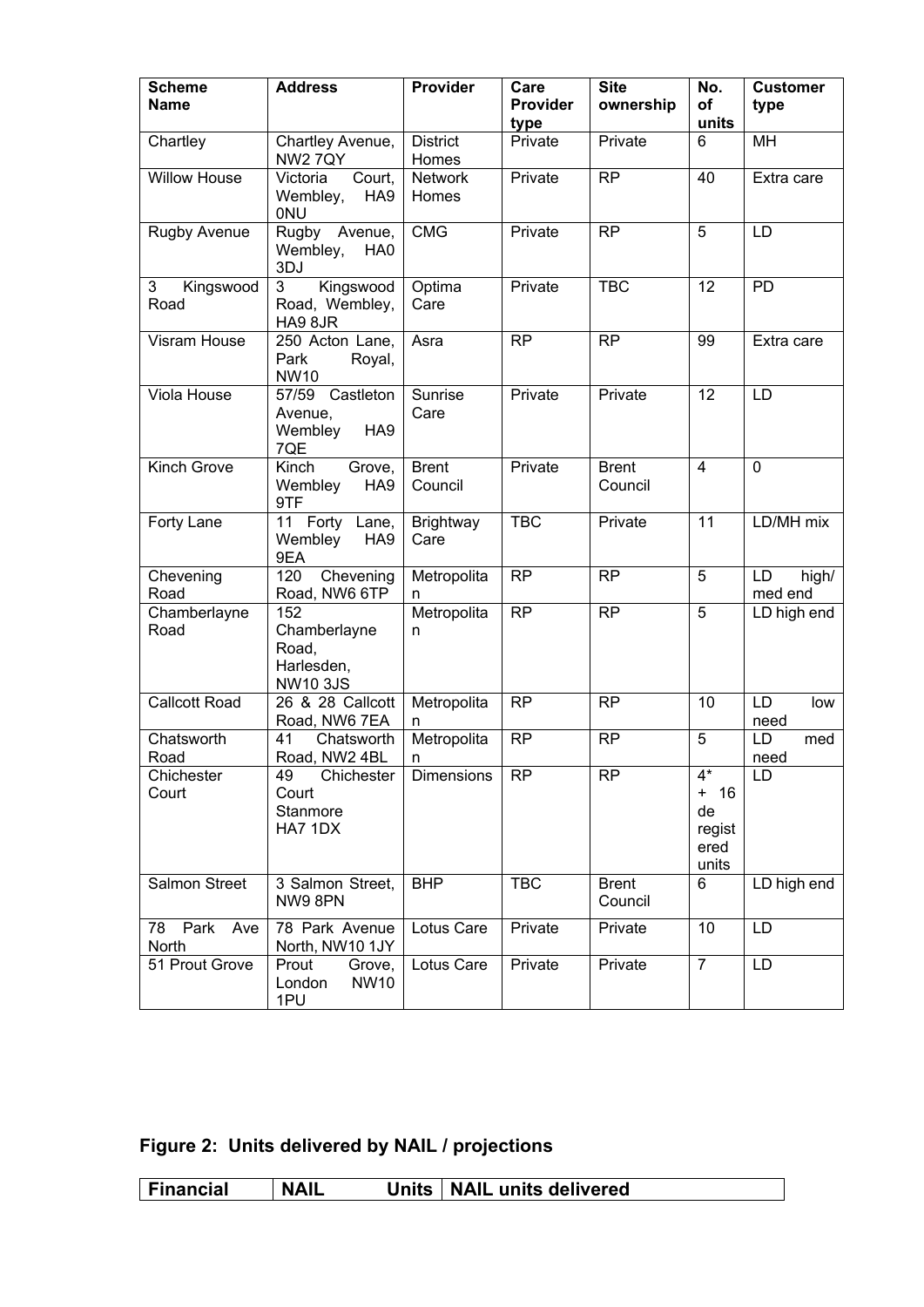| vear    | projected |                                       |
|---------|-----------|---------------------------------------|
| 2014/15 | 6         | 6                                     |
| 2015/16 | 40        | 40                                    |
| 2016/17 | 152       | 154 by January 2017                   |
|         |           | With another 28 set as Amber/ Red due |
|         |           | to lease issues                       |
| 2017/18 | 145       |                                       |
| 2018/19 | 128       |                                       |
| 2019/20 | 28        |                                       |

### **Figure 3: Customers in NAIL accommodation by client group/ethnicity**

| <b>Customer</b><br>Group        | <b>Total</b><br>No. of<br>units | <b>Ethnicity</b>                   | No. | $\frac{0}{0}$ |
|---------------------------------|---------------------------------|------------------------------------|-----|---------------|
| Learning<br><b>Disabilities</b> | 31                              | Asian or Asian British             | 9   | 29.03%        |
|                                 |                                 | <b>Black or Black British</b>      | 10  | 32.26%        |
|                                 |                                 | Stated<br>Not<br>Undeclared        | 0   | 0             |
|                                 |                                 | White                              | 12  | 38.71%        |
|                                 |                                 | Other                              | 0   | 0             |
| Older<br>Persons                | 163                             | Asian or Asian British             | 22  | 13.5%         |
|                                 |                                 | <b>Black or Black British</b>      | 45  | 27.61%        |
|                                 |                                 | <b>Stated</b><br>Not<br>Undeclared | 16  | 9.28%         |
|                                 |                                 | White                              | 78  | 47.85%        |
|                                 |                                 | Other                              | 2   | 1.23%         |